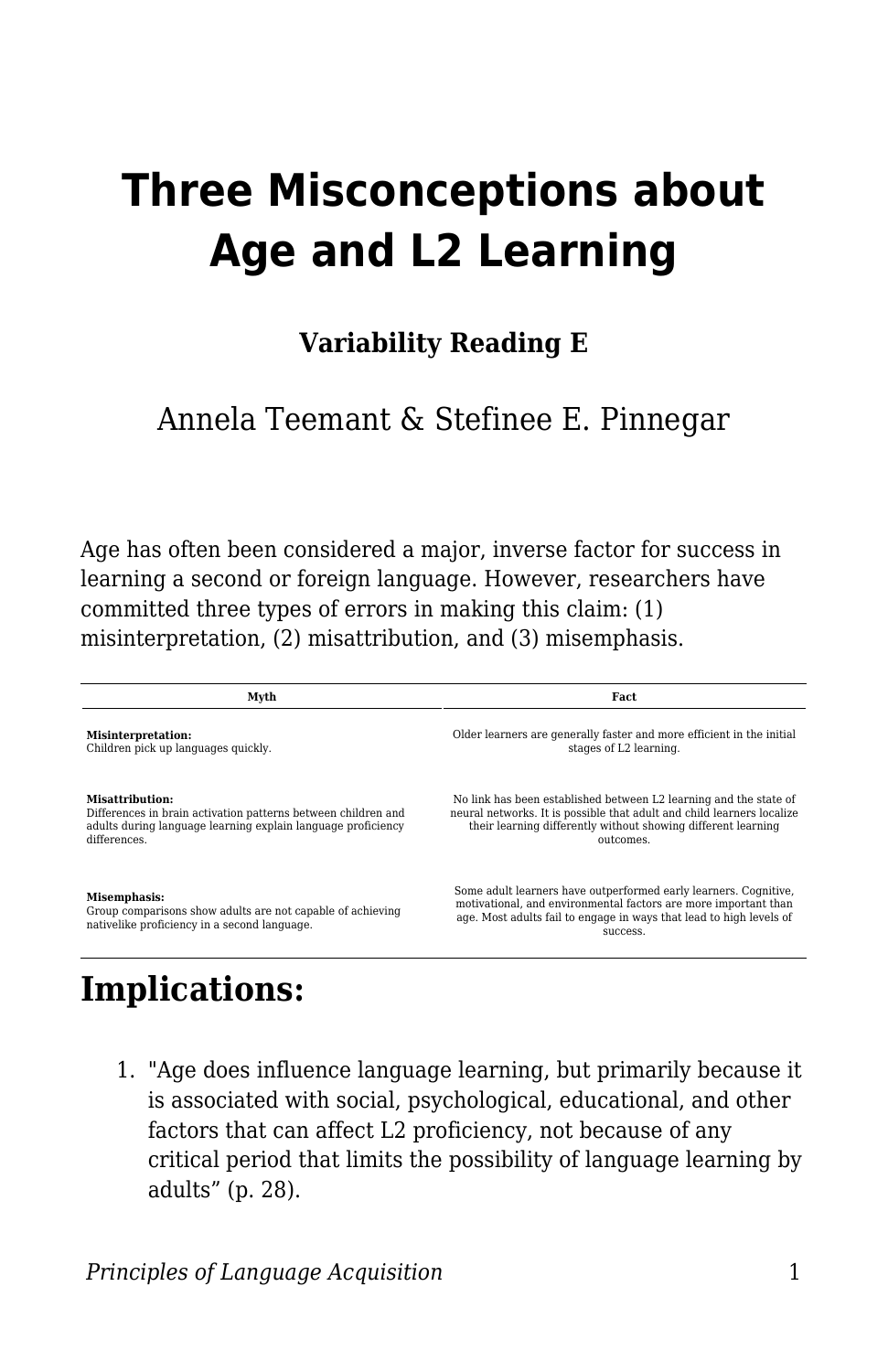- 2. Foreign language teaching in the early grades "will be able to cover only half as much material in a year as the middle school course, which in turn will progress much more slowly than the secondary or university course" (p. 28).
- 3. In the early grades, "L1 instruction is more important than L2 for ultimate literacy and academic achievement in the L2" (p. 29).
- 4. "Children in late-exit bilingual programs do better than those in early-exit programs" (p. 29).
- 5. "Children who arrive as immigrants in U.S. schools in later grades show better academic performance than those who start in kindergarten" (p. 29).
- 6. "Children who start learning English after the early elementary years, even as late as during high school, can become nativelike speakers" (p. 29) with highly motivating, well-structured learning environments.

### **Source:**

Marinova-Todd, S. H., Marshall, D. B., & Snow, C. E. (2000). *Three misconceptions about age and L2 learning.* TESOL Quarterly, 34 (1), 9–34.

#### **Adapted with permission from:**

Teemant, A. & Pinnegar, S. (2007). *Understanding Langauge Acquisition Instructional Guide.* Brigham Young University-Public School Partnership.